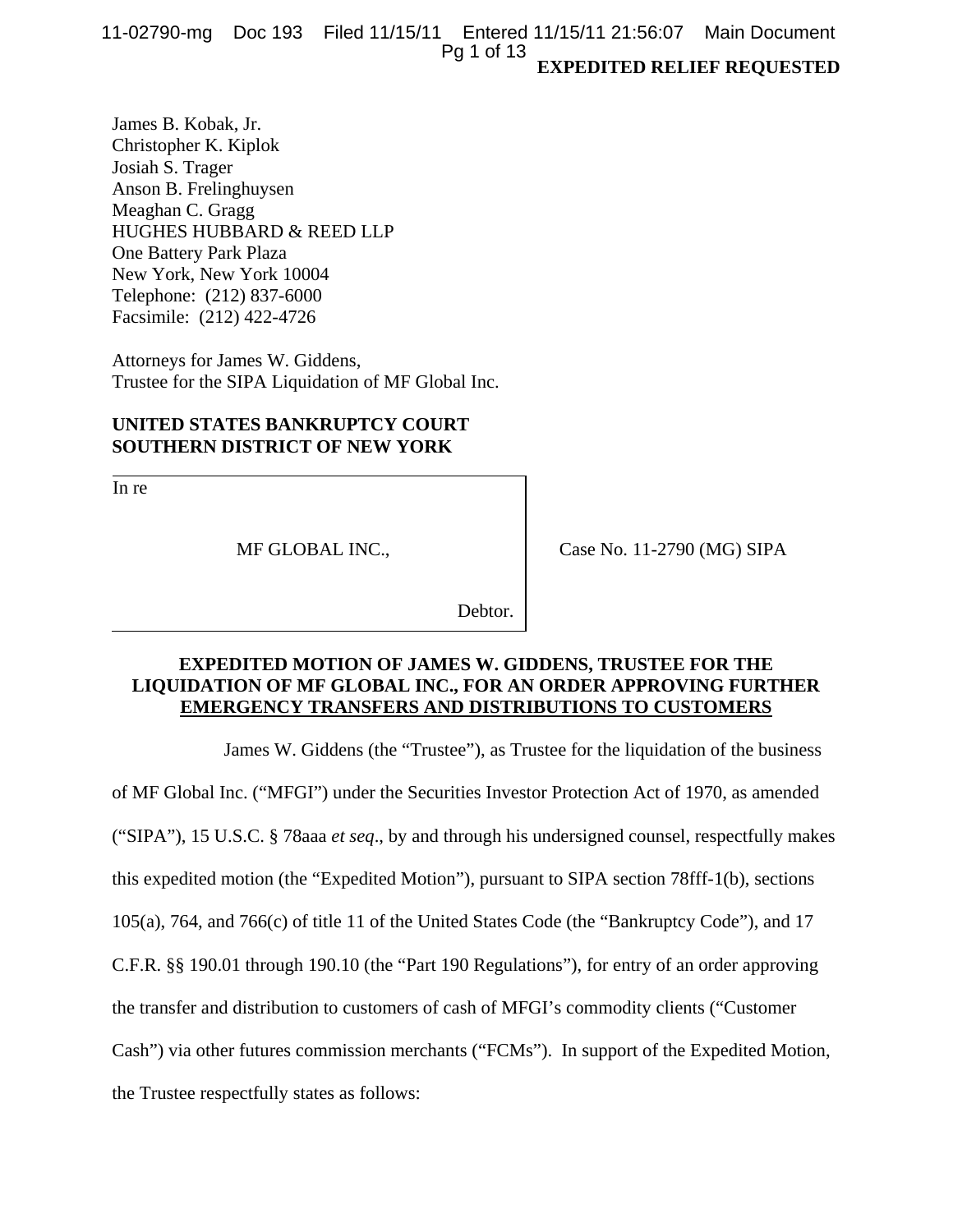#### **PRELIMINARY STATEMENT**

1. Within hours of his appointment, the Trustee moved this Court for—and the Court granted—an Order Approving the Transfer of Certain Segregated Customer Commodity Positions (the "November 2 Bulk Transfer Order") (ECF No. 14). At the time, former customers of MFGI faced the prospect of a forced, orderly liquidation of these positions, as did the markets generally.

2. Pursuant to the November 2 Bulk Transfer Order, the Trustee authorized the bulk transfer of approximately three million open commodity contracts and approximately \$1.5 billion in associated collateral, thus averting their forced liquidation.

3. Since that time, the Trustee, his staff, the Securities Investor Protection Corporation ("SIPC"), the Commodity Futures Trading Commission ("CFTC"), and others have been working around the clock to assess the Debtor's books and records, and do all that is possible to return property to customers, consistent with the law and the records available to the Trustee.

4. In this connection, the Trustee now seeks, on an expedited basis, authority to return a sixty-percent distribution to those former MFGI customers that had only cash in their accounts as of the commencement of this proceeding on October 31, 2011 (the "Cash-Only Customers")—as many as approximately 21,000 customers with a total of over \$869 million in cash, according to the books and records of MFGI.

5. The Trustee, in coordination with the United States Department of Justice, the CFTC and other regulators, and SIPC, continues to conduct a thorough, deliberate, and independent investigation of, among other things, the apparent shortfall in property that MFGI should have segregated for its customers prior to bankruptcy. That investigation continues around the clock. The extent of the apparent shortfall is not known at this time, but, aided by the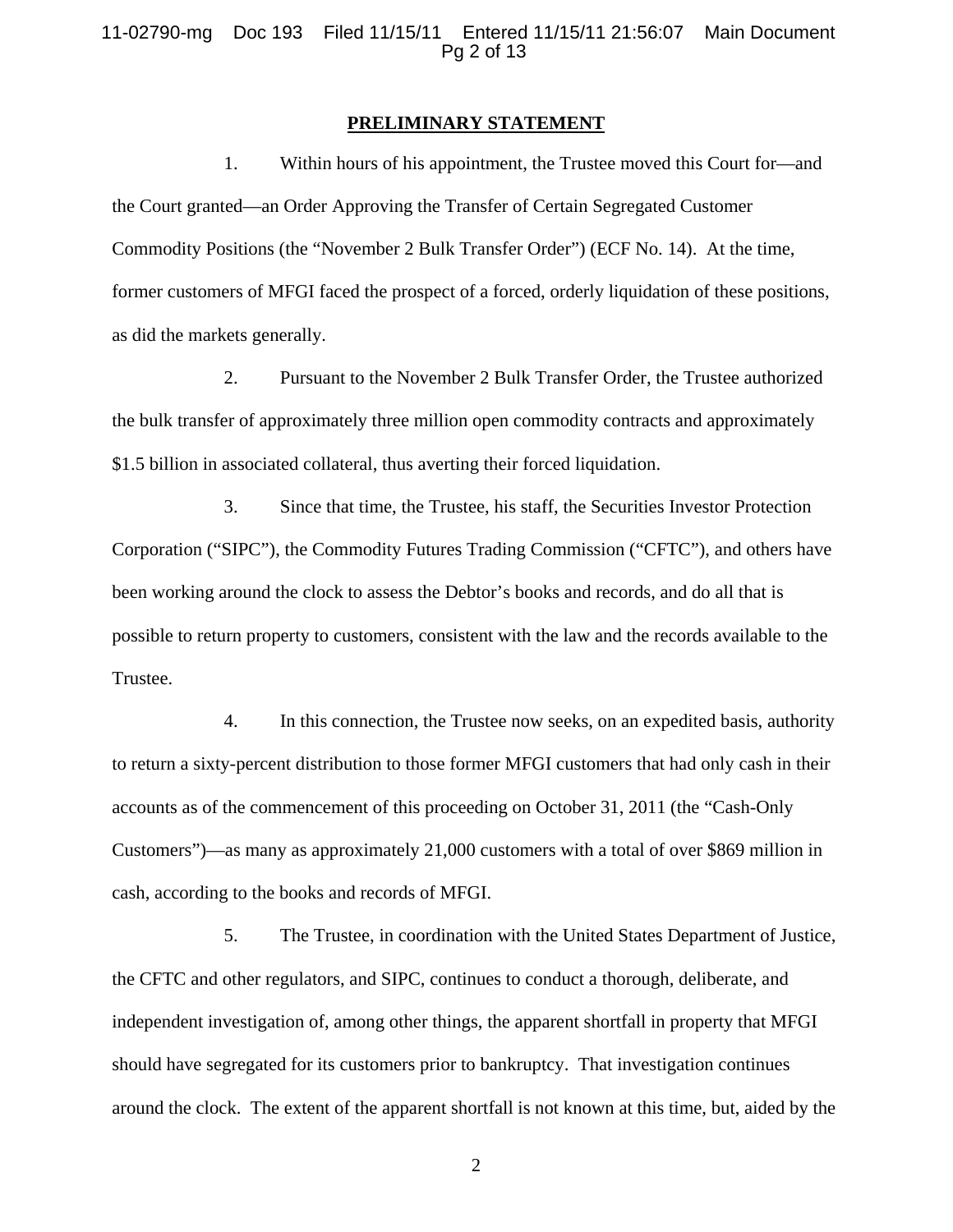## 11-02790-mg Doc 193 Filed 11/15/11 Entered 11/15/11 21:56:07 Main Document Pg 3 of 13

guarantee of the CME, the Trustee has determined that the extraordinary relief sought herein within three weeks of the filing date is prudent and consistent with the purpose of SIPA and the regulations of the CFTC to provide prompt but fair treatment to customers to the extent possible.

#### **FACTUAL BACKGROUND**

6. On October 31, 2011, the Honorable Paul A. Engelmayer, United States District Court for the Southern District of New York, entered an Order (the "MFGI Liquidation Order") commencing liquidation of MFGI pursuant to the provisions of SIPA in the case captioned *Securities Investor Protection Corp. v. MF Global Inc.*, Case No. 11-CIV-7750 (PAE).

7. The MFGI Liquidation Order, *inter alia*: (i) appointed James W. Giddens as Trustee for the liquidation of the business of MFGI pursuant to SIPA § 78eee(b)(3); (ii) appointed Hughes Hubbard & Reed LLP counsel to the Trustee pursuant to SIPA  $\S$  78eee(b)(3); and (iii) removed the case to this Court as required for SIPA cases by SIPA § 78eee(b)(4) (the "SIPA Proceeding"). (MFGI Liquidation Order ¶¶ II, IX.) The MFGI Liquidation Order specifically includes a provision authorizing the Trustee to "take other action as necessary and appropriate for the orderly transfer of customer accounts and related property," (*id*. ¶ X), which provision SIPC specifically included in its application for MFGI's liquidation for this purpose.

8. This Expedited Motion complements the November 2 Bulk Transfer Order and also will complement the expedited claims process that the Trustee has moved to establish by expedited application, filed today. The Trustee has evaluated whether the relief requested herein is appropriate to achieve the purposes of customer protection espoused by SIPA and the CFTC rules. With respect to approximately 15,000 customers, the Trustee has determined that a cash transfer of approximately \$520 million to customers through one or more transferee FCMs is appropriate and would significantly advance the equitable treatment of MFGI's former futures customers. Approximately 6,000 other customers with small accounts also may be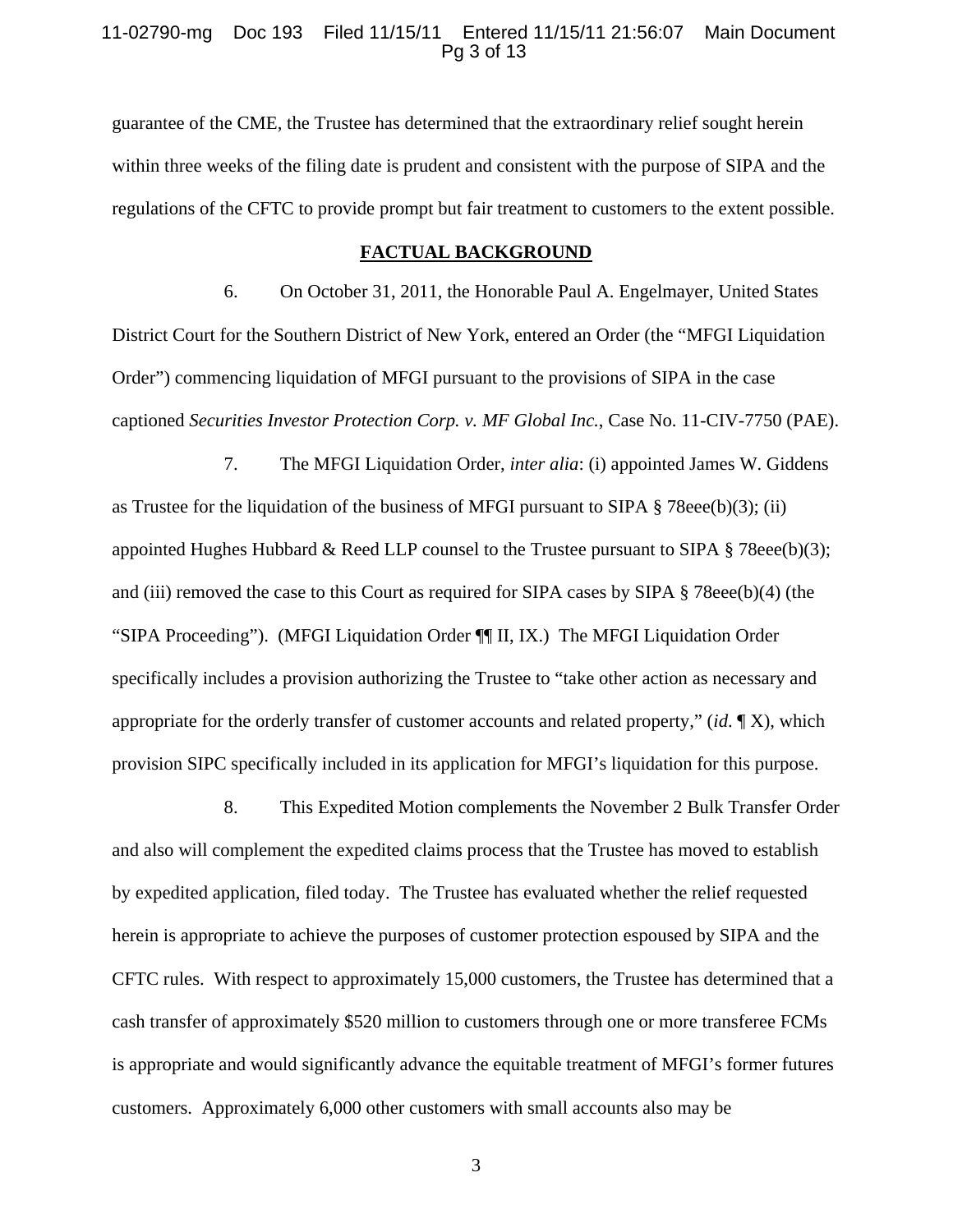# 11-02790-mg Doc 193 Filed 11/15/11 Entered 11/15/11 21:56:07 Main Document Pg 4 of 13

accommodated by the transfer. At the outset, this figure represents a distribution of sixty percent of the total cash balances of the Cash-Only Customers.

9. The distribution covered by this application will be based upon the books and records of MFGI, with such reconciliation and other information as the Trustee and his professionals deem advisable. At the same time, as part of the expedited claims process,  $\frac{1}{1}$  all former customers of MFGI will be requested to submit a claim. In compliance with the expedited claims process, the Trustee will determine their final *pro rata* share of the customer property—and will, as promptly as is practicable and prudent, true up any difference as between the net equity of recipients (taking into account the amounts transferred as part of the November 2 Bulk Transfer Order) and, if the instant motion is granted, the amounts to be transferred as part of the relief requested herein (the "Trueing Up"). The Trustee expects to be able to make one or more additional interim distributions as part of the expedited claims process, with the goal of ensuring equal treatment of all of MFGI's customers in advance of the final determination of the *pro rata* share to which they are each entitled.

10. While the Trustee is still investigating the reasons for and extent of the apparent shortfall in customer segregated property, he believes that the proposed distribution of approximately sixty percent is prudent and will not result in over-payments. In addition, the Chicago Mercantile Exchange Group, Inc. ("CME") has agreed to continue cooperating in these transfers, including providing accountings and other assistance already. Moreover, the CME has proposed to provide a \$250,000,000.00 guarantee (the "CME Guarantee") to the estate to provide

<sup>1.</sup> The Trustee's expedited application for an expedited claims process (ECF No. 144) is pending before the Court, to be heard on November 16, 2011.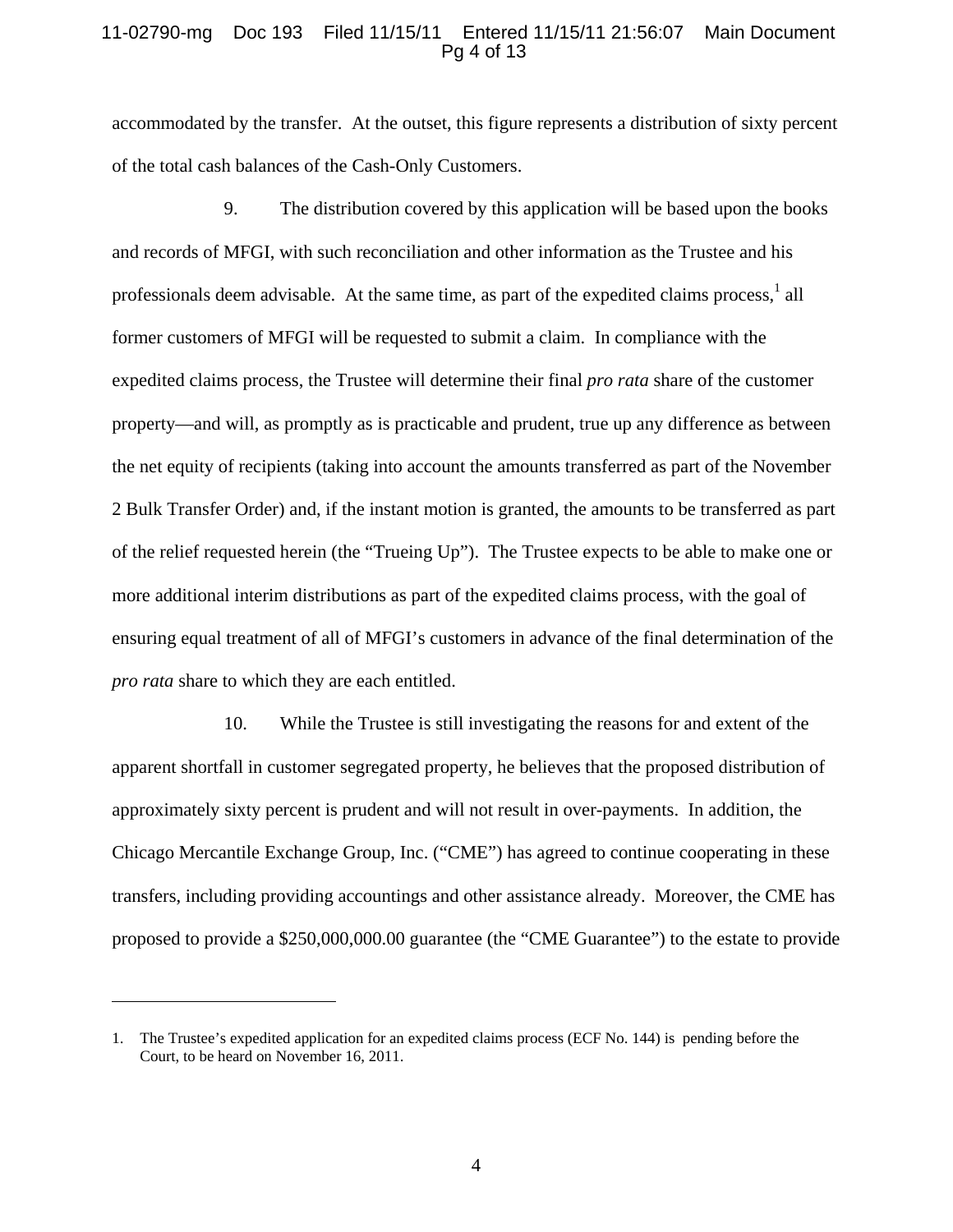# 11-02790-mg Doc 193 Filed 11/15/11 Entered 11/15/11 21:56:07 Main Document Pg 5 of 13

security for the nonrecovery of potential overpayments (should it ultimately be determined that these initial bulk transfers and distributions have led to a customer receiving more than a *pro rata* share of the final distribution). The Trustee and CME continue to discuss the details of the CME Guarantee, which will apply to the relief requested herein. This constructive commitment from the CME has given the Trustee additional assurance that a distribution of this magnitude is prudent and in the best interests of customers and the markets generally.

11. SIPC approves the relief described in this Expedited Motion.

## **JURISDICTION & VENUE**

12. Following removal to this Court, this Court has "all of the jurisdiction, powers, and duties conferred by [SIPA] upon the court to which the application for the issuance of the protective decree was made." 15 U.S.C. § 78eee(b)(4).

13. Venue is proper in this Court pursuant to 15 U.S.C. § 78eee(a)(3) and 15 U.S.C. § 78aa.

#### **RELIEF REQUESTED**

14. By this Expedited Motion, the Trustee respectfully seeks an Order of the Court, in the form attached hereto, approving the relief requested herein, in the following manner, under the Bankruptcy Code and the Part 190 Regulations, and providing that such transfer may not be avoided under Bankruptcy Code section 764(b):

> (a) The Trustee is authorized and shall use his best efforts to complete this transfer and distribution through the CME to qualified FCMs that have agreed to accept such Customer Cash.

(b) The Trustee is authorized to use the assistance of the CME, and any other registered DCOs that agree to facilitate the transfers and distributions outlined in this motion. This order is predicated on the CME's commitment to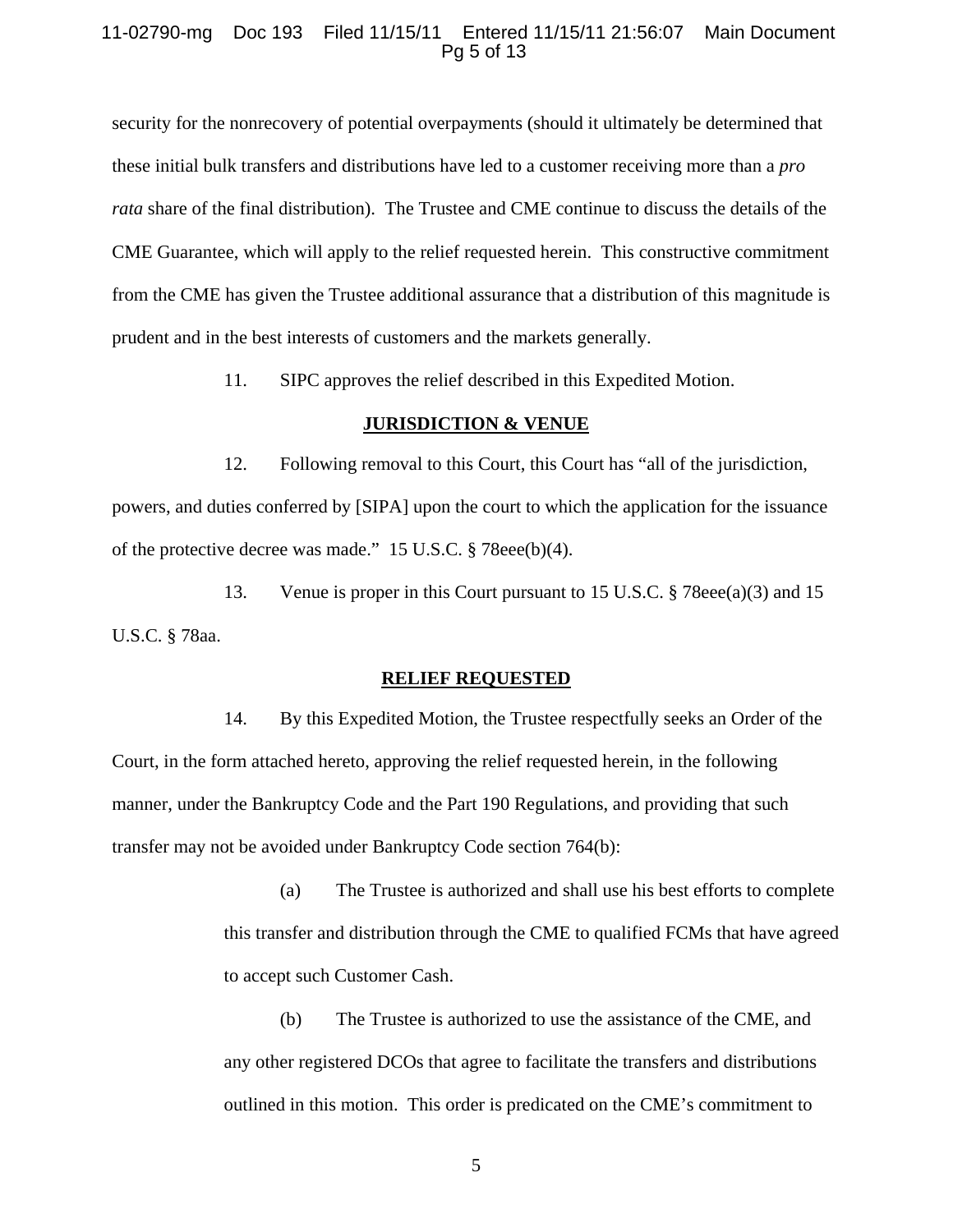# 11-02790-mg Doc 193 Filed 11/15/11 Entered 11/15/11 21:56:07 Main Document Pg 6 of 13

guarantee against overpayments to some or all customers in an amount up to \$250 million.

(c) The CME and any other DCOs facilitating the relief requested in this Expedited Motion (collectively, the "Facilitating DCOs") are hereby authorized to consummate the transactions outlined in this motion to the Transferees, and to take all other actions reasonably necessary in furtherance thereof, as directed by the Trustee, and shall have no liability for any actions taken in furtherance of this order consistent with and in accordance with applicable law. The automatic stay is vacated to the extent necessary to allow the Facilitating DCOs to take any of the actions set forth in this paragraph.

#### **BASIS FOR RELIEF REQUESTED**

15. Where, as here, an FCM is liquidated under SIPA, SIPA imposes all of the duties of a trustee under the commodity broker liquidation provisions of chapter 7 of the Bankruptcy Code, $2$  to the extent consistent with SIPA, except for the duty to liquidate securities positions held in the debtor's estate. 15 U.S.C. § 78fff-1(b). The CEA and the regulations promulgated by the CFTC thereunder set forth different segregation requirements based on the type of account that a customer has with the commodity broker (*e.g.*, an account for futures and options on futures traded on U.S. contract markets versus an account for futures and options on futures traded on foreign contract markets), and a trustee under the Bankruptcy Code's commodity broker liquidation provisions has a duty to allocate and distribute customer property under these rules. 17 C.F.R. § 190.08. Pursuant to CFTC rules, and consistent with SIPA, a

<sup>2.</sup> The Bankruptcy Code's commodity broker liquidation provisions are found in 11 U.S.C. §§ 761-767.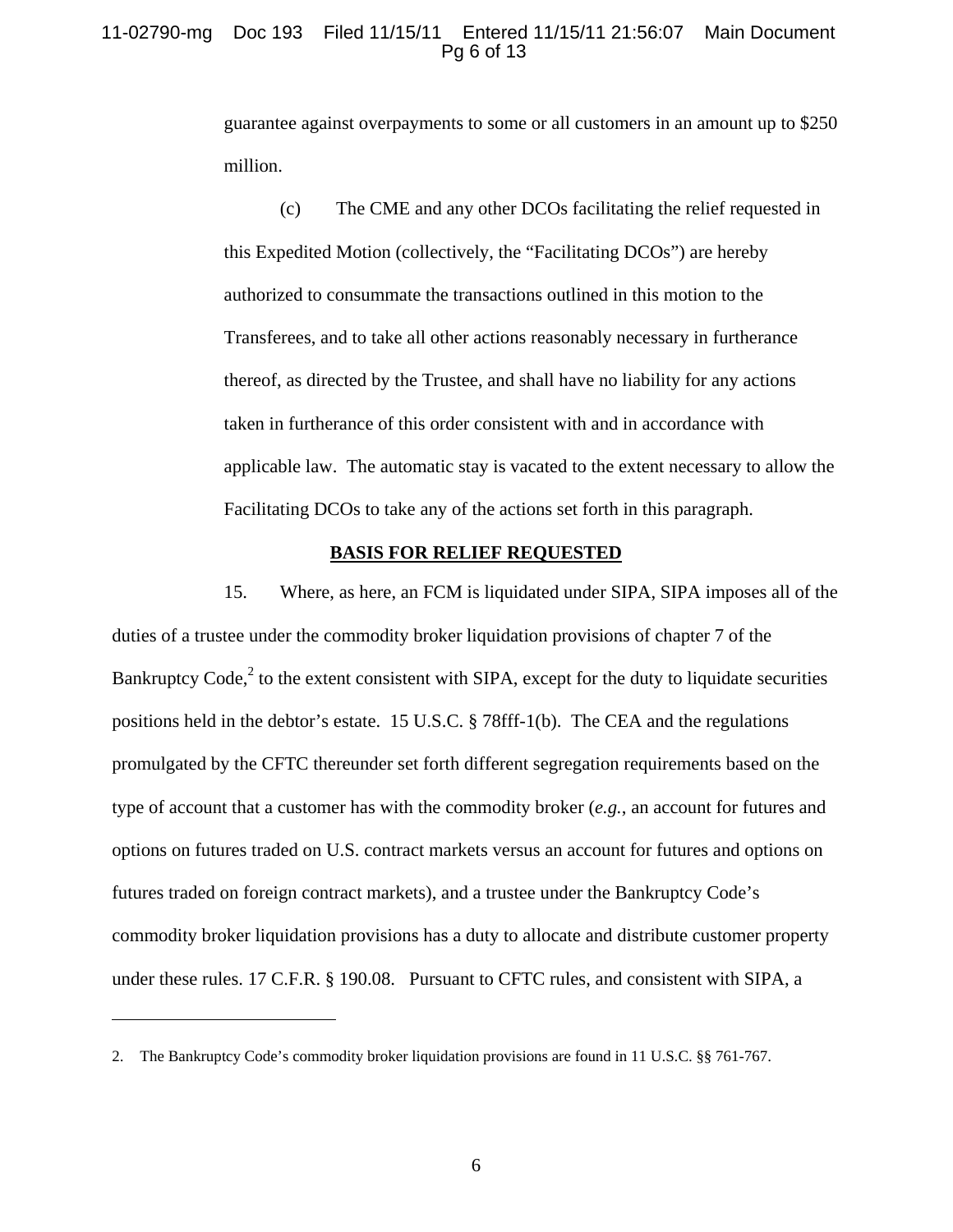## 11-02790-mg Doc 193 Filed 11/15/11 Entered 11/15/11 21:56:07 Main Document Pg 7 of 13

trustee liquidating a commodity broker has a duty to make immediate and best efforts to effect the transfer of open customer contracts and equity. 17 C.F.R.  $\S$  190.02(e)(1), referencing 17 C.F.R. § 190.06(e) and (f); *see also* 1 Collier on Bankruptcy ¶¶ 12.02[2] and 12.06[2].

16. The Part 190 Regulations permit the CFTC, in appropriate cases and to protect the public interest, to authorize such transfers as it has here. *See* 17 C.F.R. § 190.06(h).

17. The transfers proposed in this Expedited Motion may be considered a partial distribution, pursuant to the plan set forth herein, made in accordance with 17 C.F.R. § 190.08(d)(5), to those customers who did not have property transferred as part of the November 2 Bulk Transfer Order. This partial distribution would be made as part of the Courtapproved plan detailed in the expedited claims process, and, along with the CME Guarantee, provides opportunity for equalizing payment of net equity claims, and adequate security to the estate for potential nonrecovered overpayments to customers, if any.

18. Ultimately, the mechanism proposed by this Expedited Motion would be that the Trustee would provide cash to the Transferees, which—having accepted assignment of the accounts of MFGI's former Cash-Only Customers—would fund those accounts with sixty percent of their Filing Date balances. The relief requested herein, coupled with the November 2 Bulk Transfer Order, allows nearly all of MFGI's former customers to have unprecedented access to some portion of their positions and assets, in advance of the expedited determinations of the claims process.

19. The Court is empowered to grant this Expedited Motion, under SIPA section 78fff-2(f), and section 105(a) of the Bankruptcy Code, which authorizes the Court to "issue any order, process, or judgment that is necessary or appropriate to carry out the provisions of this title." 11 U.S.C. § 105(a). In practice, section 105(a) of the Bankruptcy Code grants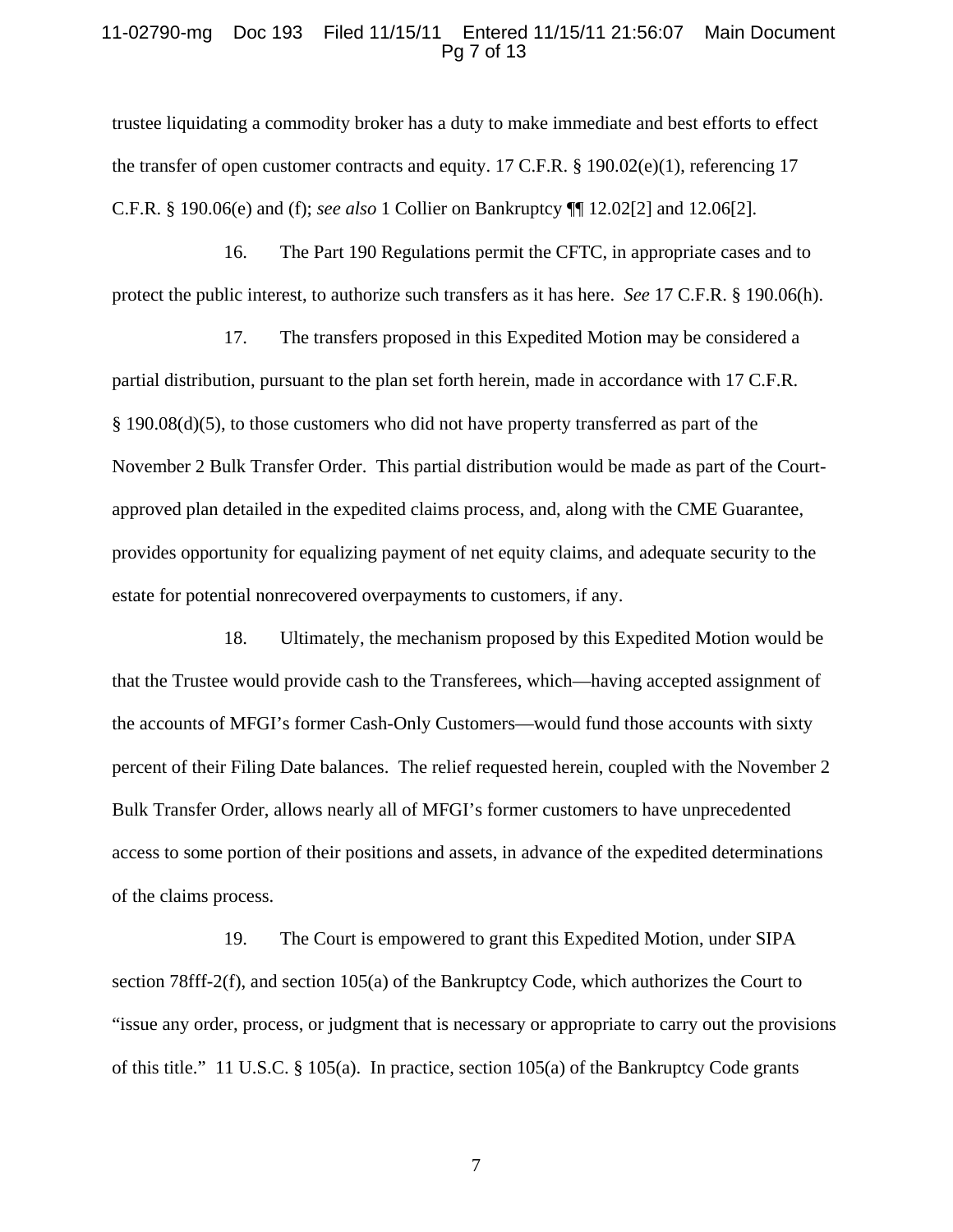## 11-02790-mg Doc 193 Filed 11/15/11 Entered 11/15/11 21:56:07 Main Document Pg 8 of 13

bankruptcy courts broad statutory authority to enforce the Bankruptcy Code's provisions either under the specific statutory language of the Bankruptcy Code or under equitable common law doctrines. *See Momentum Mfg. Corp. v. Employee Creditors Comm. (In re Momentum Mfg. Corp.)*, 25 F.3d 1132, 1136 (2d Cir. 1994).

20. Thus, SIPA, the Bankruptcy Code and the Part 190 Regulations recognize that, in appropriate cases—such as this one—the Trustee may be given approval to effect the immediate transfer of Customer Cash to one or more new FCMs to assist MFGI's former customers, and to protect the public interest as a whole, without preferring any of MFGI's customers at the expense of any others. The continued cooperation of SIPC and the CFTC and the commitments of the CME will continue to play a pivotal role in implementing such relief.

21. Much like the November 2 Bulk Transfer Order, the relief sought herein will result in the orderly and immediate return of substantial property to customers within a few weeks of the filing of one of the largest liquidation proceedings in history and will leave MFGI's commodity customers with more alternatives than they would have if these accounts were to remain untransferred and subject entirely to the expedited claims process.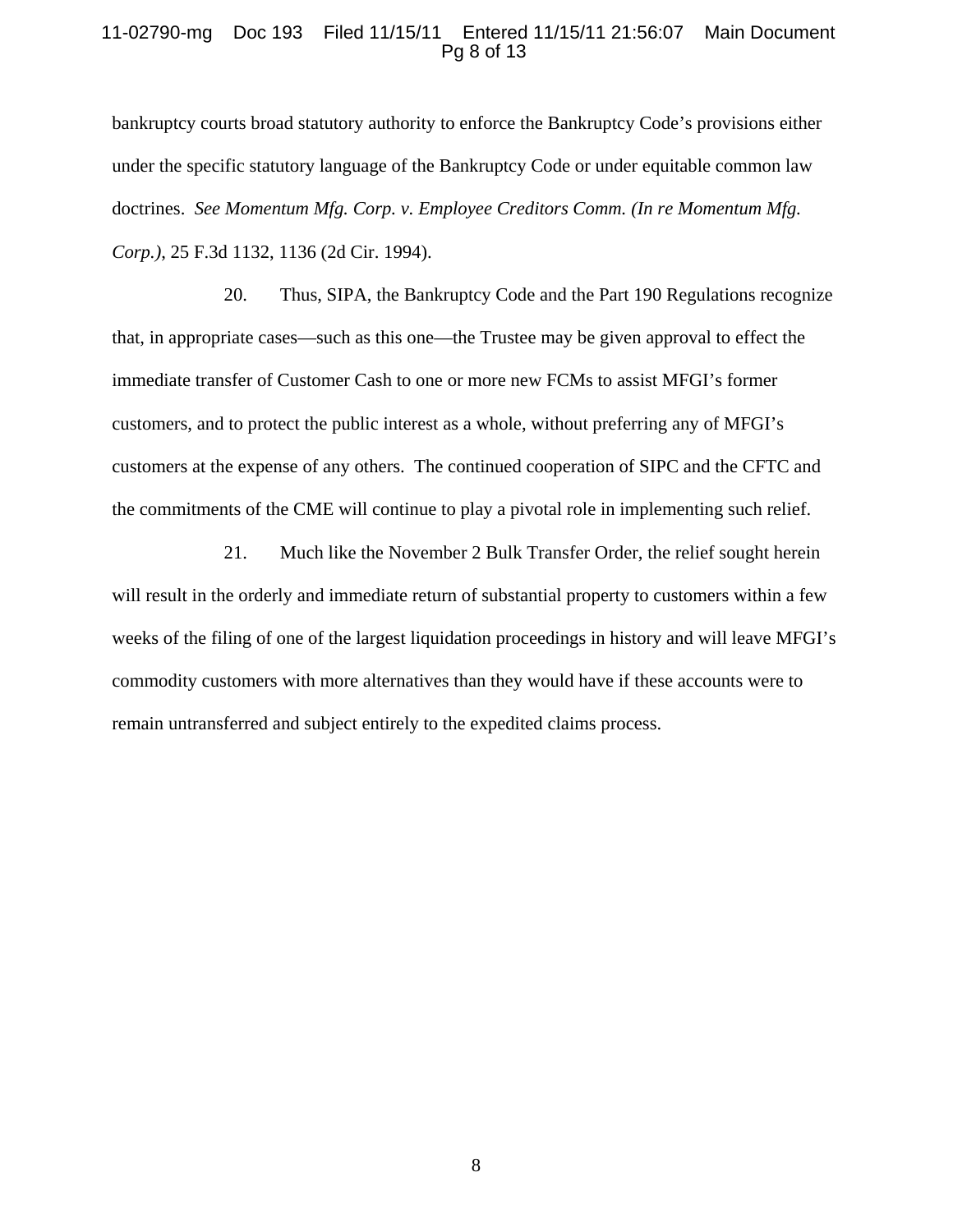11-02790-mg Doc 193 Filed 11/15/11 Entered 11/15/11 21:56:07 Main Document Pg 9 of 13

## **CONCLUSION**

WHEREFORE, the Trustee respectfully requests that this Court enter an Order, in

the form attached hereto and granting the Trustee such other and further relief as is just and

proper.

Dated: New York, New York

# November 15, 2011 HUGHES HUBBARD & REED LLP

By: s/James B. Kobak, Jr. James B. Kobak, Jr. Christopher K. Kiplok Josiah S. Trager Anson B. Frelinghuysen Meaghan C. Gragg One Battery Park Plaza New York, New York 10004 Telephone: (212) 837-6000 Facsimile: (212) 422-4726 Email: kobak@hugheshubbard.com

Attorneys for James W. Giddens, Trustee for the SIPA Liquidation of MF Global Inc.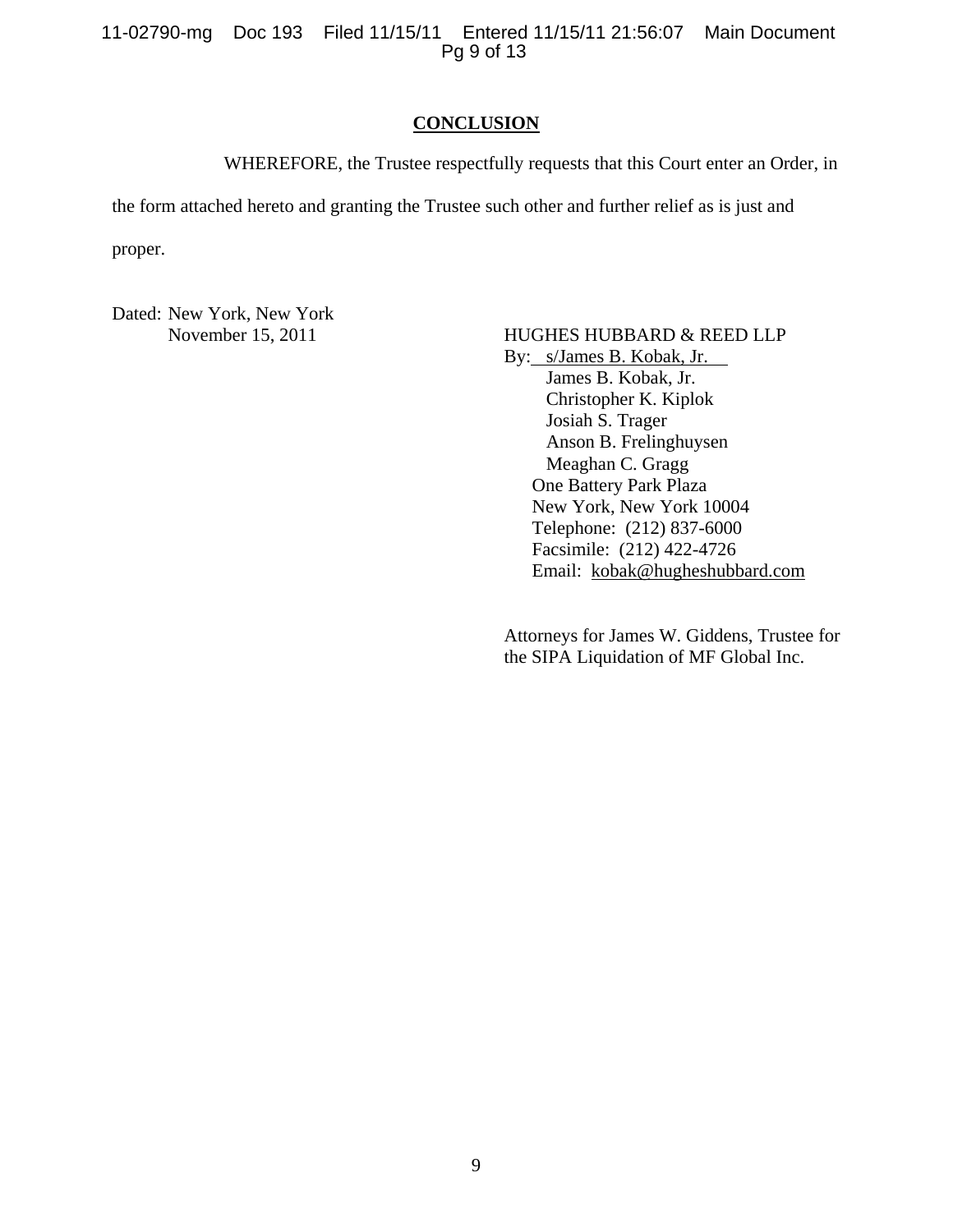11-02790-mg Doc 193 Filed 11/15/11 Entered 11/15/11 21:56:07 Main Document Pg 10 of 13

# Exhibit A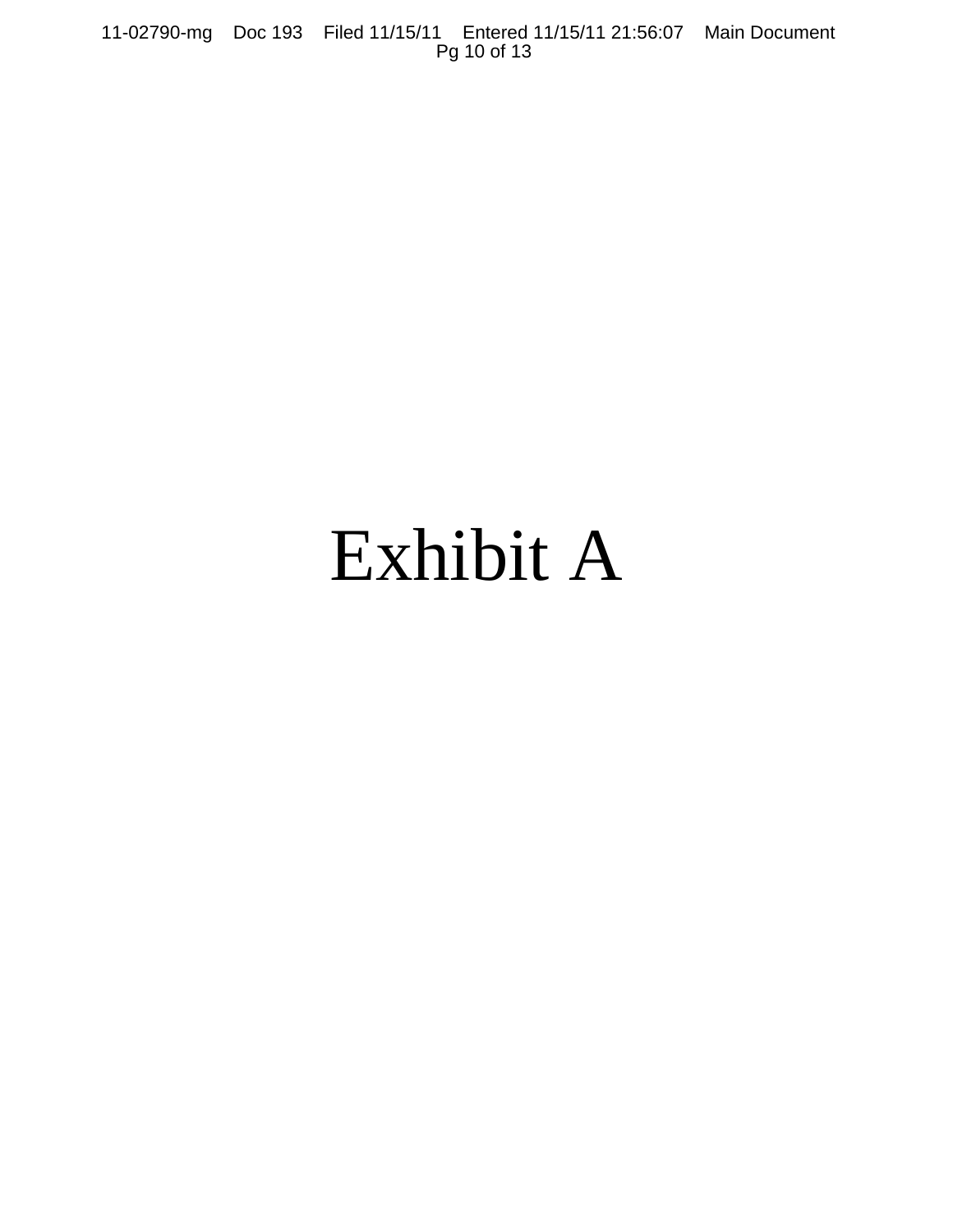11-02790-mg Doc 193 Filed 11/15/11 Entered 11/15/11 21:56:07 Main Document Pg 11 of 13

# **UNITED STATES BANKRUPTCY COURT SOUTHERN DISTRICT OF NEW YORK**

In re

MF GLOBAL INC.,

Case No. 11-2790 (MG) SIPA

Debtor.

# **[PROPOSED] ORDER GRANTING EXPEDITED MOTION OF JAMES W. GIDDENS, TRUSTEE FOR THE LIQUIDATION OF MF GLOBAL INC., FOR AN ORDER APPROVING FURTHER EMERGENCY TRANSFERS AND DISTRIBUTIONS TO CUSTOMERS**

Upon consideration of the expedited motion (the "Expedited Motion") of James W. Giddens (the "Trustee"), as Trustee for the liquidation of the business of MF Global Inc. ("MFGI") under the Securities Investor Protection Act of 1970, as amended ("SIPA"), 15 U.S.C. § 78aaa *et seq*., pursuant to SIPA section 78fff-1(b), sections 105(a), 764, and 766(c) of title 11 of the United States Code (the "Bankruptcy Code"), and 17 C.F.R. §§ 190.01 through 190.10 (the "Part 190 Regulations"), for entry of an order approving the transfer to other futures commission merchants ("FCMs") of cash of MFGI's commodity clients ("Customer Cash"); and the Court having jurisdiction to consider the Expedited Motion and relief requested therein pursuant to SIPA § 78eee(b)(4); and it appearing that due and proper notice of the Expedited Motion and the relief requested therein having been given, and no other further notice needing to be given; and SIPC supporting and approving the transfers and distributions as described in the Expedited Motion; and the Court having reviewed the Expedited Motion and determined that the legal and factual bases set forth in the Expedited Motion establish just cause for the relief granted herein, to wit, that the transfers and distributions described in the Expedited Motion and set forth below will effectuate the terms and purpose of the Order of the District Court entered on October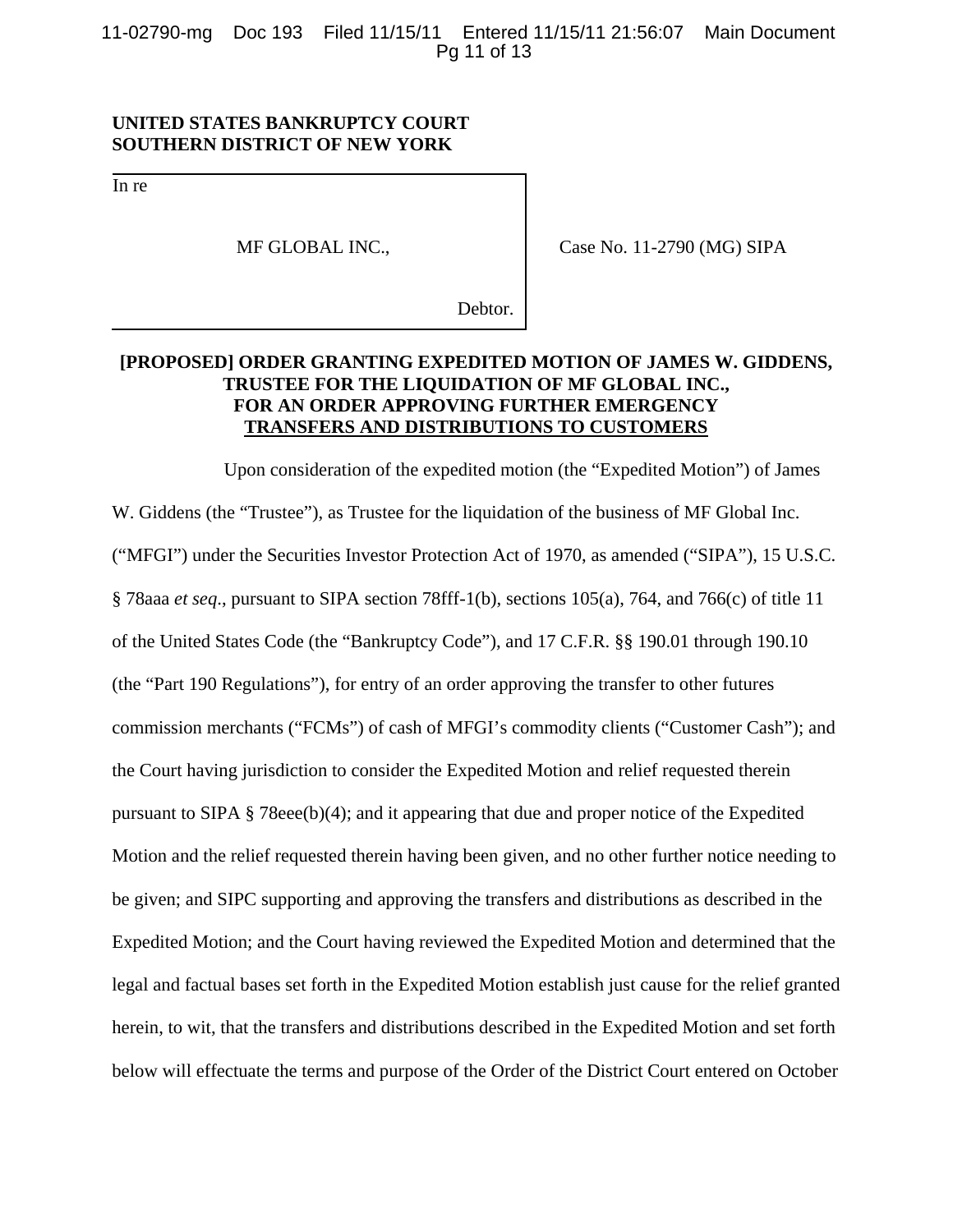## 11-02790-mg Doc 193 Filed 11/15/11 Entered 11/15/11 21:56:07 Main Document Pg 12 of 13

31, 2011 commencing this liquidation (the "MFGI Liquidation Order") and are appropriate exercises of the Trustee's authority pursuant to the MFGI Liquidation Order, SIPA section 78fff-1(b), Bankruptcy Code sections 105(a), 764, and 766(c), and the Part 190 Regulations; and after due deliberation and sufficient cause appearing therefore, it is hereby

ORDERED that the Expedited Motion is granted in all respects; and it is further

ORDERED that, under SIPA section 78fff-1(b), Bankruptcy Code section 766(c) and the Part 190 Regulations, the Trustee is authorized and shall use his best efforts to complete (a) the transfers and distributions to qualified FCMs that have agreed to accept such Customer Cash (the "Transferees") for the benefit of MFGI's commodities futures customers and (b) the Trueing Up described in the Expedited Motion; and it is further

ORDERED that the Trustee—upon advice and approval of SIPC—will seek and may use the assistance of the Chicago Mercantile Exchange, and other registered derivatives clearing organizations ("DCOs") that agree to facilitate the transfers (collectively, the "Facilitating DCOs"), and the Facilitating DCOs will cooperate in the transfers, including providing accountings and other assistance already and continuing to do so; and it is further

ORDERED that the transfers may not be avoided under Bankruptcy Code section 764(b); and it is further

ORDERED that the Facilitating DCOs are hereby authorized to consummate the transfers to the Transferees, and to take all other actions reasonably necessary in furtherance thereof to complete the transfers directed by the Trustee, and shall have no liability for any actions taken in furtherance of this order consistent with and in accordance with applicable law; and it is further